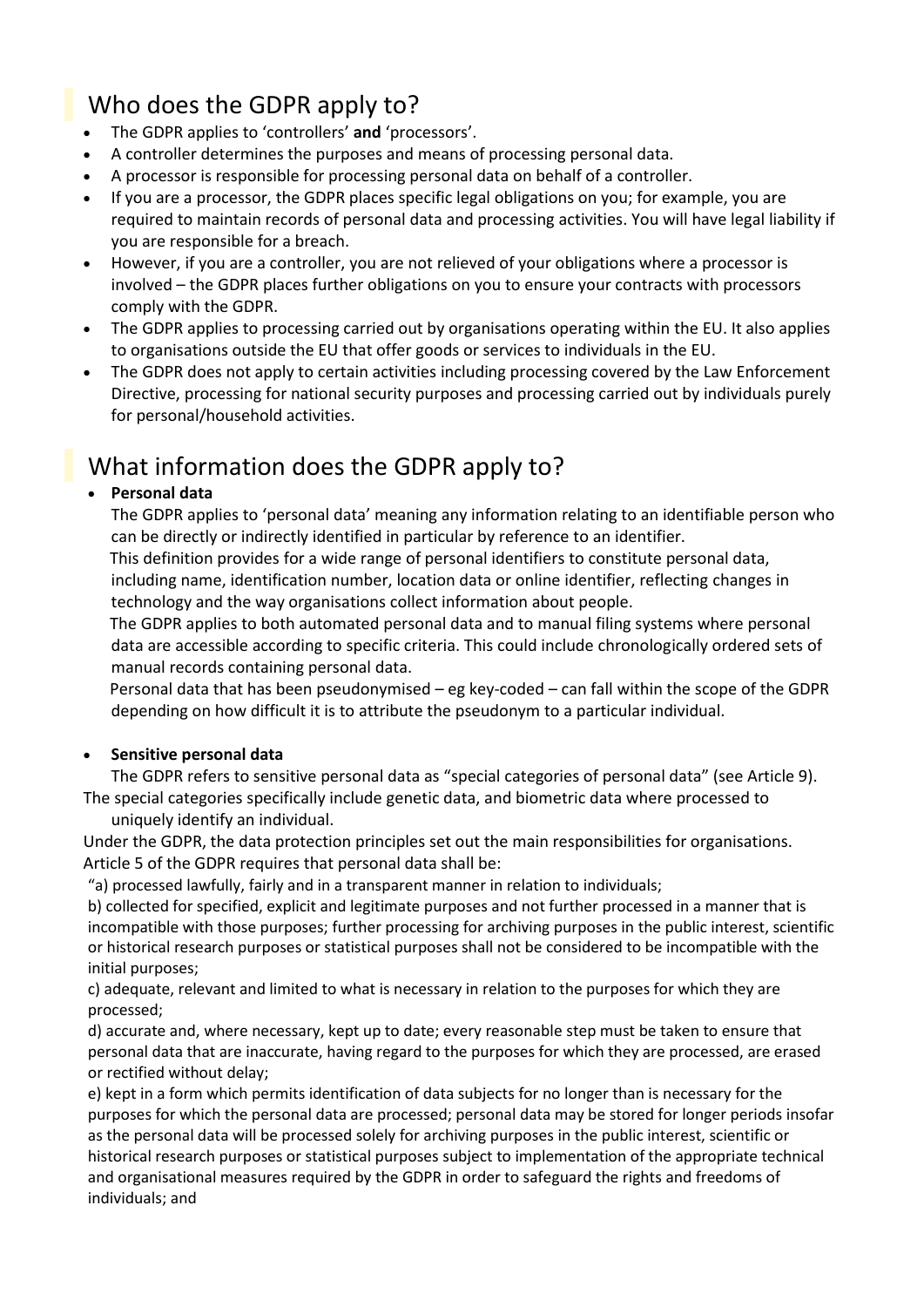f) processed in a manner that ensures appropriate security of the personal data, including protection against unauthorised or unlawful processing and against accidental loss, destruction or damage, using appropriate technical or organisational measures."

- For processing to be lawful under the GDPR, you need to identify a lawful basis before you can process personal data.
- It is important that you determine your lawful basis for processing personal data and document this.
- Your lawful basis for processing has an effect on individuals' rights. For example, if you rely on someone's consent to process their data, they will generally have stronger rights, for example to have their data deleted.

# At a glance

- The GDPR sets a high standard for consent.
- Doing consent well should put individuals in control, build customer trust and engagement, and enhance your reputation.
- Check your consent practices and your existing consents. Refresh consents if they don't meet the GDPR standard.
- Consent means offering individuals genuine choice and control.
- Consent requires a positive opt-in. Don't use pre-ticked boxes or any other method of consent by default.
- Explicit consent requires a very clear and specific statement of consent.
- Keep your consent requests separate from other terms and conditions.
- Be specific and granular. Vague or blanket consent is not enough.
- Be clear and concise.
- Name any third party controllers who will rely on the consent.
- Make it easy for people to withdraw consent and tell them how.
- Exempt vidence of consent who, when, how, and what you told people.
- Keep consent under review, and refresh it if anything changes.
- Avoid making consent a precondition of a service.
- Public authorities and employers will find using consent difficult.
- Remember you don't always need consent. If consent is too difficult, look at whether another lawful basis is more appropriate.

## **Checklists**

#### Asking for consent

- $\square$  We have checked that consent is the most appropriate lawful basis for processing.
- $\Box$  We have made the request for consent prominent and separate from our terms and conditions.
- $\Box$  We ask people to positively opt in.
- $\Box$  We don't use pre-ticked boxes, or any other type of consent by default.
- $\Box$  We use clear, plain language that is easy to understand.
- $\Box$  We specify why we want the data and what we're going to do with it.
- ☐ We give granular options to consent to independent processing operations.
- $\Box$  We have named our organisation and any third party controllers who will be relying on the consent.
- $\Box$  We tell individuals they can withdraw their consent.
- ☐ We ensure that the individual can refuse to consent without detriment.
- $\Box$  We don't make consent a precondition of a service.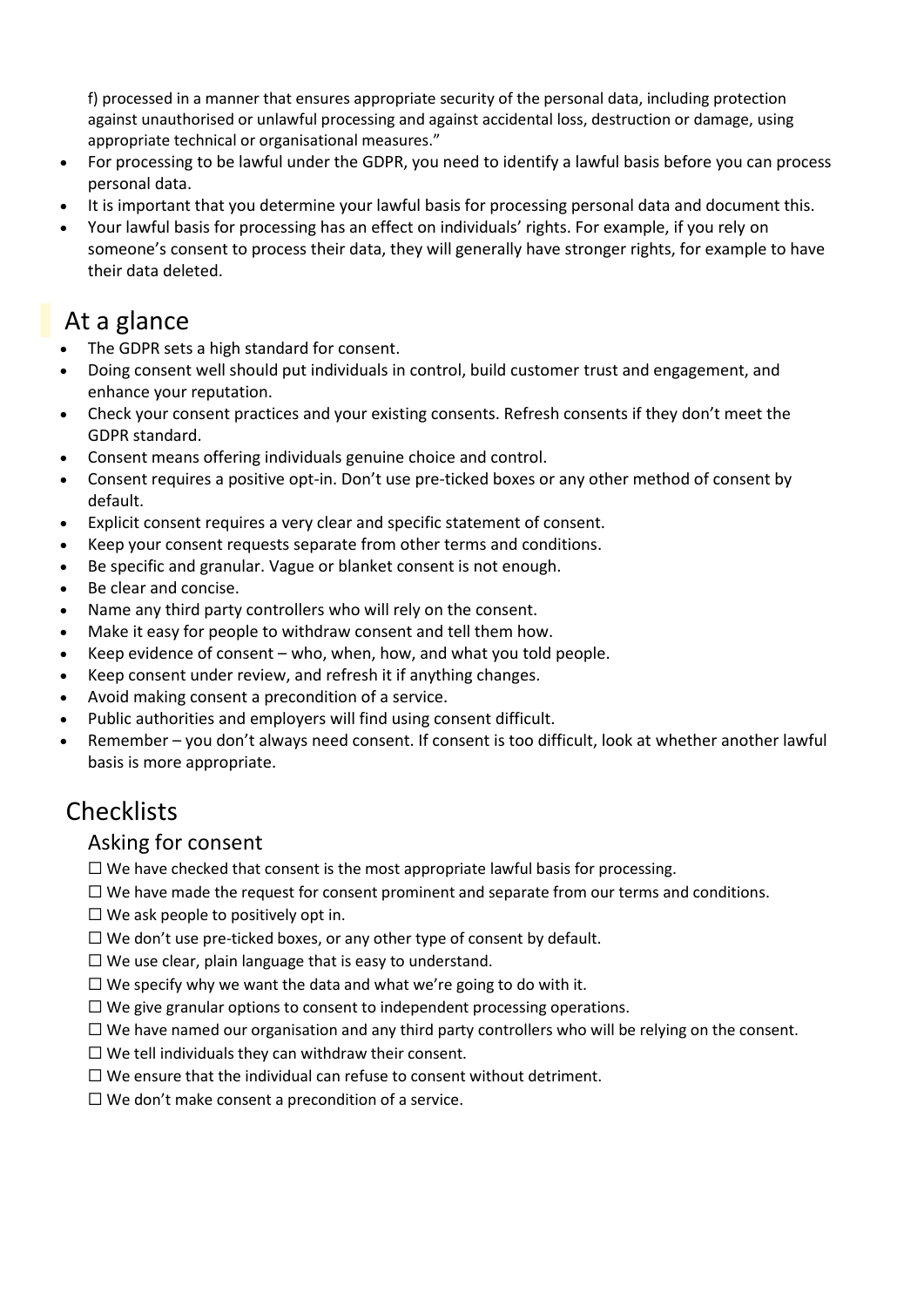4Recording consent

- $\Box$  We keep a record of when and how we got consent from the individual.
- $\Box$  We keep a record of exactly what they were told at the time.

Managing consent

 $\Box$  We regularly review consents to check that the relationship, the processing and the purposes have not changed.

 $\Box$  We have processes in place to refresh consent at appropriate intervals, including any parental consents.

☐ We consider using privacy dashboards or other preference-management tools as a matter of good practice.

 $\Box$  We make it easy for individuals to withdraw their consent at any time, and publicise how to do so.

 $\Box$  We act on withdrawals of consent as soon as we can.

 $\Box$  We don't penalise individuals who wish to withdraw consent.

# In brief

#### What's new?

- The GDPR sets a high standard for consent, but the biggest change is what this means in practice for your consent mechanisms.
- The GDPR is clearer that an indication of consent must be unambiguous and involve a clear affirmative action.
- Consent should be separate from other terms and conditions. It should not generally be a precondition of signing up to a service.
- The GDPR specifically bans pre-ticked opt-in boxes.
- It requires granular consent for distinct processing operations.
- You must keep clear records to demonstrate consent.
- The GDPR gives a specific right to withdraw consent. You need to tell people about their right to withdraw, and offer them easy ways to withdraw consent at any time.
- Public authorities, employers and other organisations in a position of power are likely to find it more difficult to get valid consent.
- You need to review existing consents and your consent mechanisms to check they meet the GDPR standard. If they do, there is no need to obtain fresh consent.
- $\bullet$

### Why is consent important?

- Consent is one lawful basis for processing, and consent (or explicit consent) can also legitimise use of special category data, restricted processing, automated decision-making or overseas transfers.
- Doing consent well should put individuals in control, build customer trust and engagement, and enhance your reputation.
- Relying on inappropriate or invalid consent could destroy trust and harm your reputation and may leave you open to substantial fines.
- $\bullet$

### When is consent appropriate?

- Consent is one lawful basis for processing, but there are alternatives. If consent is difficult, you should consider using an alternative basis.
- Consent is appropriate if you can offer people real choice and control over how you use their data, and want to build their trust and engagement. But if you cannot offer a genuine choice, consent is not appropriate.
- If you would still process the personal data without consent, asking for consent is misleading and inherently unfair.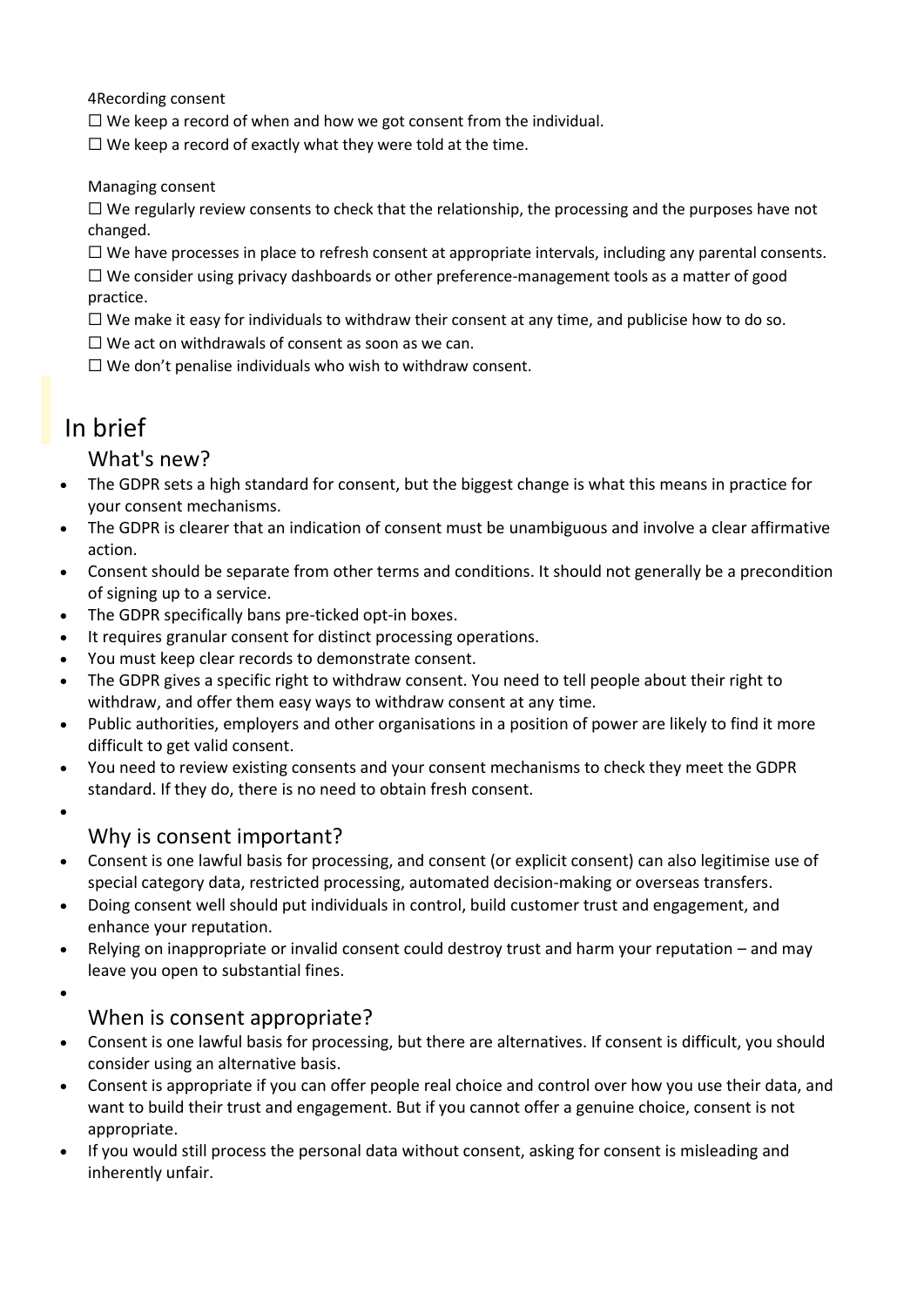- If you make 'consent' a precondition of a service, consent is unlikely to be the most appropriate lawful basis.
- Public authorities, employers and other organisations in a position of power over individuals should avoid relying on consent as it is unlikely to be freely given.
- $\bullet$

## What is valid consent?

- Consent must be freely given; this means giving people genuine ongoing choice and control over how you use their data.
- Consent must specifically cover the controller's name, the purposes of the processing and the types of processing activity.
- Consent requests must be prominent, unbundled from other terms and conditions, concise and easy to understand, and user-friendly.
- Consent should be obvious and require a positive action to opt in.
- Explicit consent must be expressly confirmed in words, rather than by any other positive action.
- There is no set time limit for consent. How long it lasts will depend on the context. You should review and refresh consent as appropriate.
- $\bullet$

### How should you obtain, record and manage consent?

- Make your consent request prominent, concise, separate from other terms and conditions, and easy to understand.
- Include the name of your organisation and any third party controllers who will be relying on the consent, why you want the data, what you will do with it, and the right to withdraw consent at any time.
- You must ask people to actively opt in. Don't use pre-ticked boxes, opt-out boxes or default settings.
- Wherever possible, give granular options to consent separately to different purposes and different types of processing.
- Keep records to evidence consent who consented, when, how, and what they were told.
- Make it easy for people to withdraw consent at any time they choose. Consider using preferencemanagement tools.
- Keep consents under review and refresh them if anything changes. Build regular consent reviews into your business processes.

The GDPR provides the following rights for individuals:

- 1. The right to be informed
- 2. The right of access
- 3. The right to rectification
- 4. The right to erase
- 5. The right to restrict processing
- 6. The right to data portability
- 7. The right to object
- 8. Rights in relation to automated decision making and profiling.

The GDPR includes provisions that promote accountability and governance. These complement the GDPR's transparency requirements. While the principles of accountability and transparency have previously been implicit requirements of data protection law, the GDPR's emphasis elevates their significance.

You are expected to put into place comprehensive but proportionate governance measures. Good practice tools that the ICO has championed for a long time such as privacy impact assessments and privacy by design are now legally required in certain circumstances.